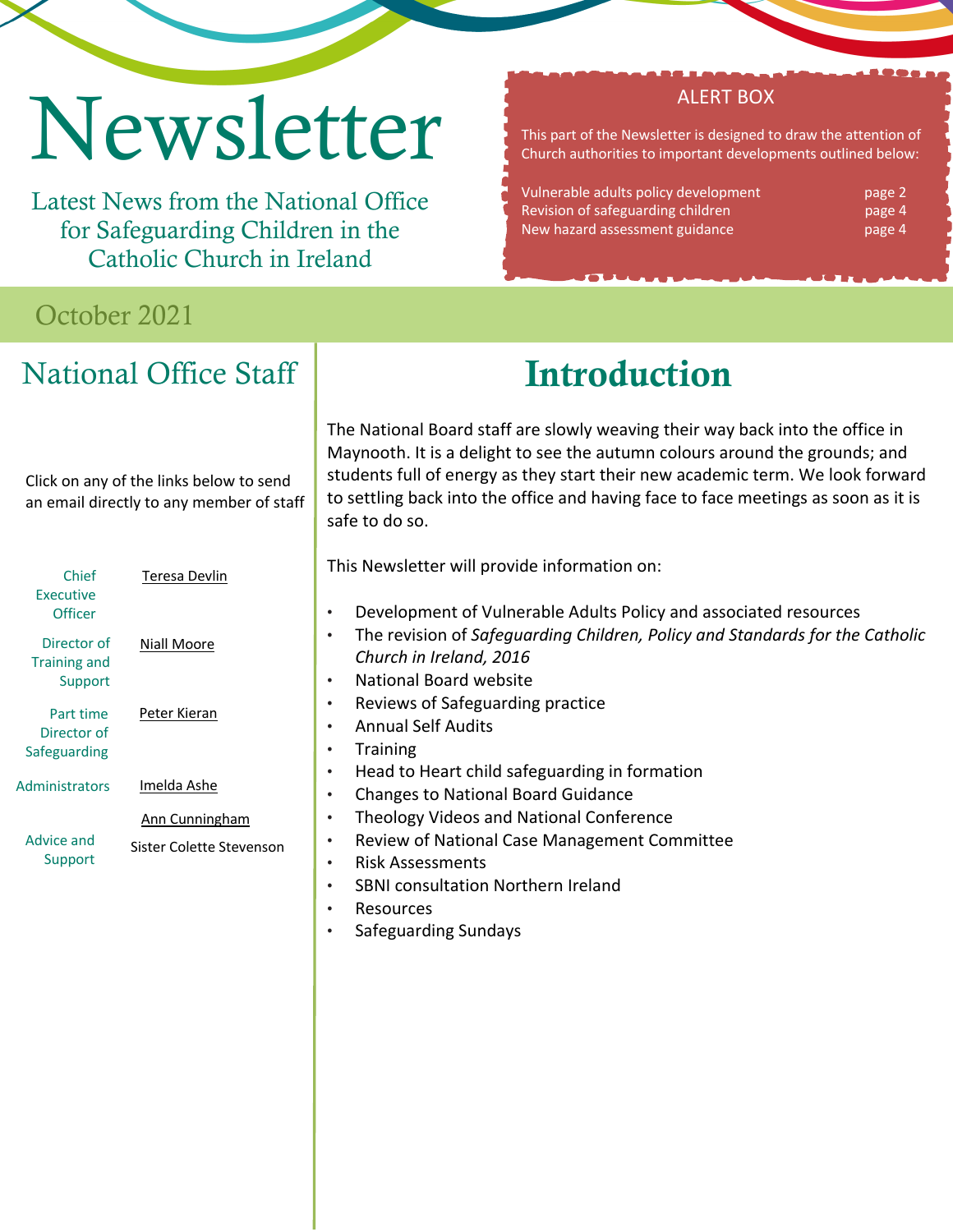## **Development of a Vulnerable Adults Policy and Associated Resources**

In September 2021, the Irish Catholic Bishops' Conference and the Association of Missionaries and Religious Leaders of Ireland (AMRI) made a request to the National Board to draft a Vulnerable Adults Policy and develop training for the Catholic Church in Ireland.

In order to do this, it is our intention to engage with a range of personnel, inside and outside the Church, to ensure that a vulnerable adult policy and associated guidance and training meets civil and criminal legislative requirements, best practice standards and is in line with the ethos and canon law of the Church.

Dr Niall Moore has been appointed to project manage the work. He has drafted a Project Plan with timeframes to chart the course of this work, which is due to be completed by September 2022. The plan will be reviewed by the National Board in October 2021 and then shared publicly.

The project plan sets out:

- Who will have oversight and assist in steering the work.
- How we will communicate our objectives, processes, consultation and status of the project.
- The need to undertake a literature review, which will inform the theoretical basis of the policy and guidance.
- Who we will talk to with the aim of understanding the needs of vulnerable people. The consultation will be comprehensive and will consider the views of people inside and outside the Church.
- Dates for interim and final drafts.

The hope is to engage the views of many people in this process as it develops.

A dedicated part of the National Board website will soon be established which will be regularly updated throughout the project.

We will also use this newsletter to keep in touch and provide relevant updates on aspects which you can become involved in, in this important work for the Church.

Should you have any questions or wish to contact us with any resources you may have that would help with this project please contact acunningham@safeguarding.ie.

### National Board Website

The National Board has redeveloped its website to make information more accessible. For anyone experiencing difficulties accessing the site it is important to clear your browser history and data cache on each browser you use to access the site. Once this is done it will resolve any issues you are having. If this process does not work, please contact niall.moore@safeguarding.ie for advice.

#### Registering for Events on safeguarding.ie

When you register for an event on the National Board's website you should receive an automated email from us which includes an invoice. Many of you are not aware of this; and it is possible that the automated response enters your junk folder. The contents of the junk folder are deleted after a period of time. It is therefore important, when registering for an event, that you check your junk folder, if you have not received an immediate reply from us.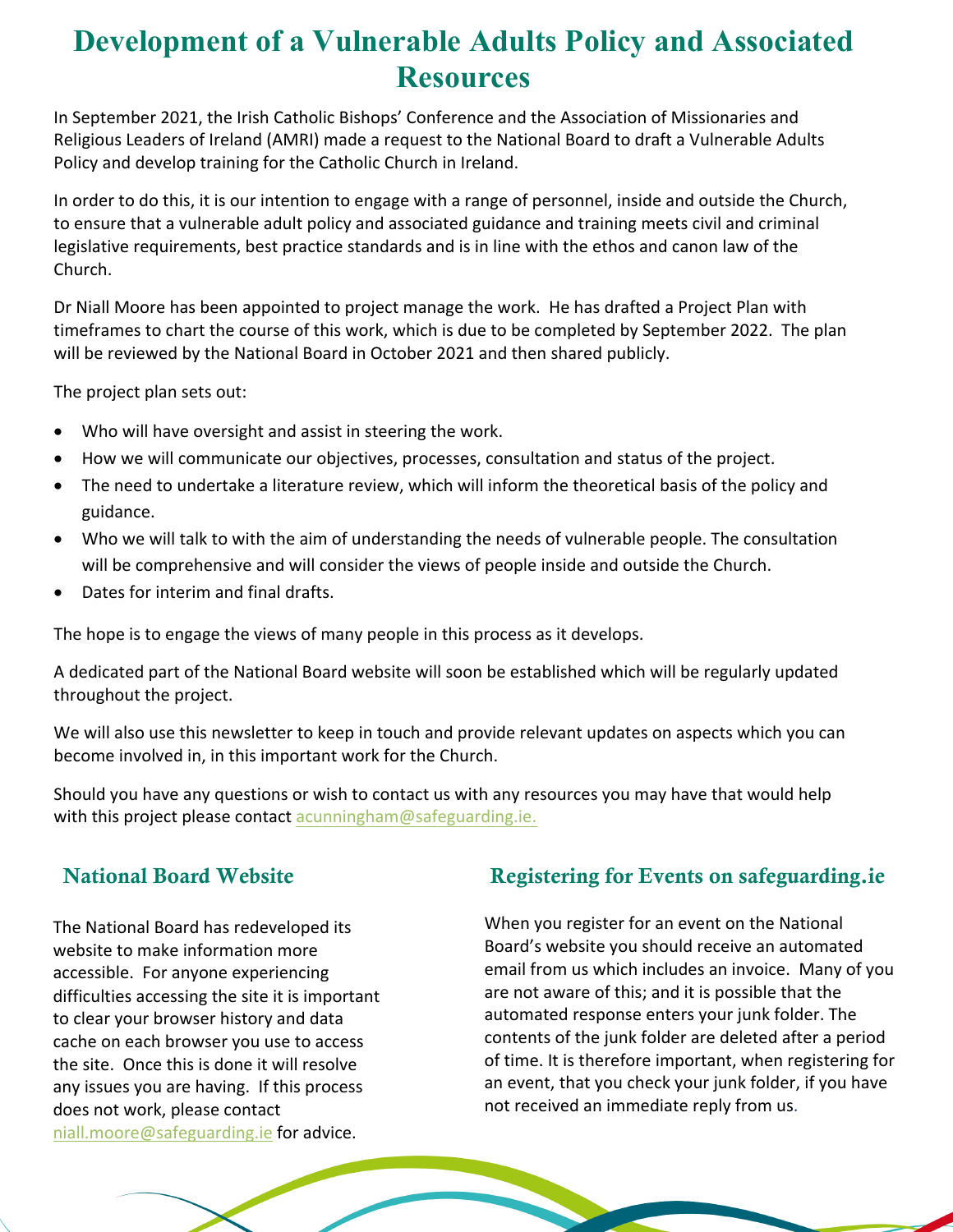# Training and Support

Since the last newsletter the following training events have been facilitated

Since the last newsletter in June 2021 the following training events have been facilitated:

- Session with Superintendent Barry Walsh (National Protective Services Bureau)- The purpose of this session was to introduce Superintendent Walsh to Church personnel and to enable the clarification of any matters relating to reporting allegations to An Garda Síochána.
- Session with the National Vetting Unit- The National Board hosted a short session with Sergeant James Gould (Jim) Anne-Marie Costello (Marissa) from the National Vetting Bureau. The purpose of this session was to clarify matters relating to vetting in the Republic of Ireland.
- Train the Trainers Course- following a delay in facilitating this course due to Covid 19, the Train the Trainers course will begin on the  $16<sup>th</sup>$  of October 2021 and will conclude on the  $13<sup>th</sup>$  of November 2021. This course will take place in person, with good safety measures in place to protect participants and presenters.

#### **Forthcoming Training**

- 27/10/2021- Tusla Child Safeguarding Statements and Risk Assessment- representatives from the Registration and Enforcement at Tusla will present information on the importance of the Tusla Child Safeguarding Statement and ensuring compliance. Staff from Tusla will be available to answer questions or clarify any issues relating to Child Safeguarding Statements. Staff from the National Board will also present new guidance on risk assessment and deliver training on the importance of risk assessment for those ministering with children.
- Ecclesiastical Provincial Area Meetings- These meetings, which are now an annual event, allow us to share information with you on the work of the National Board, developments in child safeguarding practice, matters of interest in civil and in canon law. Given the work we are engaged in developing a vulnerable adults policy for the Catholic Church in Ireland, we intend to take the opportunity at the annual Ecclesiastical Provincial Area Meetings to hear your views on the issues relating to protecting vulnerable people in the Church. We will also share our work plan and invite you to participate in forthcoming consultations. To attend please select one of the following dates below, as the meetings are being facilitated online via Zoom. If the date does not suit for your particular ecclesiastical provincial area, please feel free to join one of the other meetings.
	- $\circ$  9/11/2021- Armagh Ecclesiastical Provincial Area Meeting-you can book your place here https://www.safeguarding.ie/events/armagh-ecclesiastical-provincial-area-meeting-2.
	- o 18/11/2021- Dublin Ecclesiastical Provincial Area Meeting you can book your place here https://www.safeguarding.ie/events/dublin-ecclesiastical-provincial-area-meeting-4 .
	- o 23/11/2021-Cashel Ecclesiastical Provincial Area Meeting you can book your place here https://www.safeguarding.ie/events/cashel-and-emly-ecclesiastical-provincial-area-meeting.
	- o 24/11/2021- Tuam Ecclesiastical Provincial Area Meeting you can book your place here https://www.safeguarding.ie/events/tuam-ecclesiastical-provincial-area-meeting-2.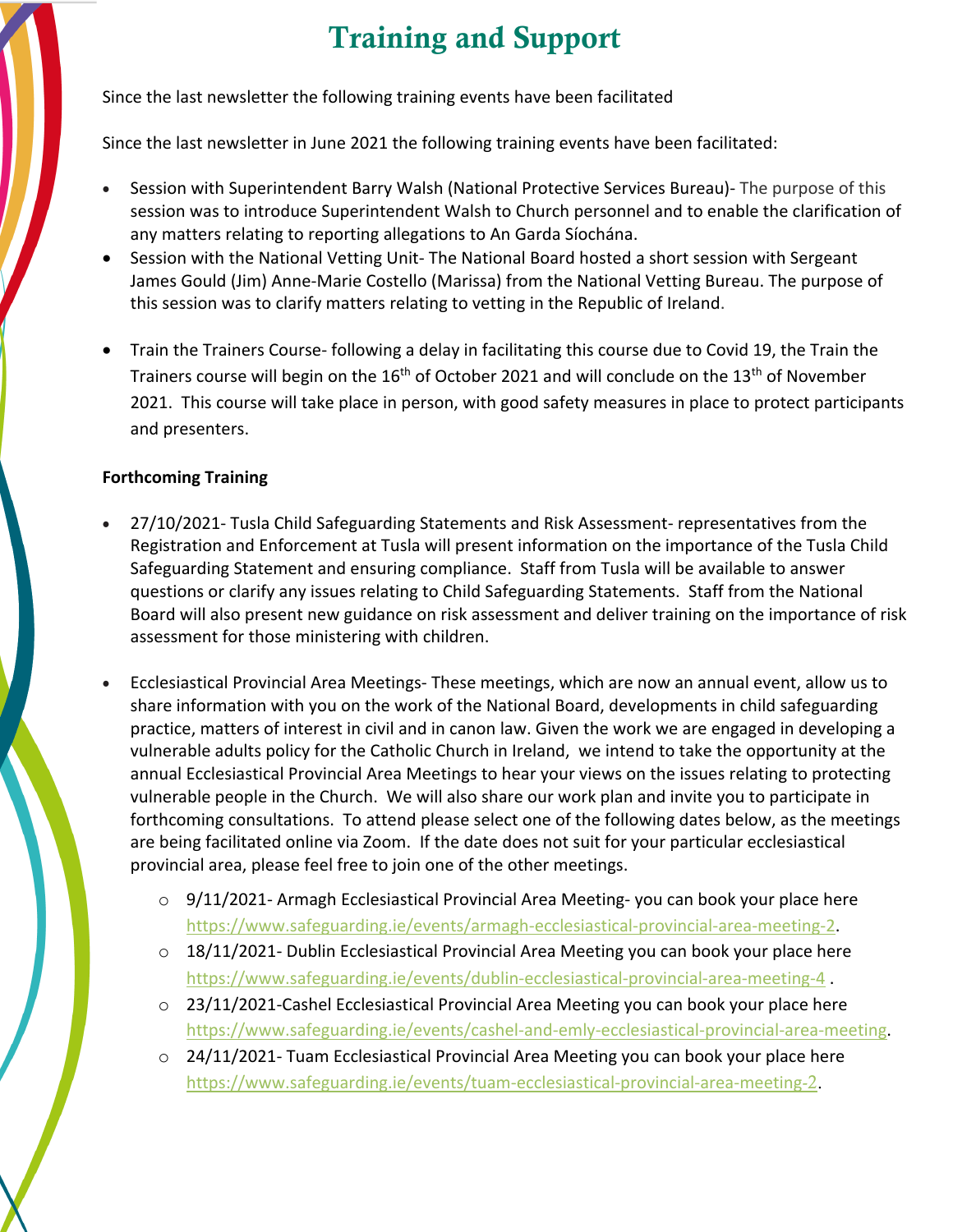# Revision of Safeguarding Children, Policy and Standards for the Catholic Church in Ireland, 2016

The substantive legislation and guidance in the Church's current child safeguarding policy has now been superseded by changes in civil law, canon law and developments in best practice. In addition, there is a need to make changes following advice from Tusla. The National Board set an objective in its 2020 Annual Report to review the policy. We hope to establish a steering group to assist with this revision. It is also our intention to consult widely with children and their carers; complainants of abuse; respondents of abuse; internal Church safeguarding personnel and external safeguarding experts in the statutory and voluntary sectors.

We hope to streamline the Standards and indicators but will await your views before drafting any revision.

If you are interested in becoming a member of a working group or facilitating groups with children and their carers, complainants or respondents can you please contact imeldaashe@safeguarding.ie to register your interest.

### Reviewer Recruitment

We are seeking experienced and qualified reviewers to join the existing team of external consultants who undertake reviews of safeguarding practice. Interested parties should contact acunningham@safeguarding.ie for job description.

### Annual Self Audits for 2021

Standard 7 of the *Revision of Safeguarding Children, Policy and Standards for the Catholic Church in Ireland, 2016* requires that the Church authority undertakes an annual self-audit of their Church body During 2020, the National Board did not require that you inform us of the outcome of that audit. We now wish to resume the practice and invite you to notify Teresa Devlin via imeldaashe@safeguarding.ie that the 2021 audit has been undertaken.

### Changes to Guidance

Following consultation with the Compliance Unit in Tusla, the National Board has revised its hazard assessment process and updated the guidance. It is a requirement of the Church's safeguarding policy under Indicator 1.8 that all activities with children undergo a process of hazard assessment. This is also a key part of the Tusla child safeguarding statement and referenced in the National Board template.

Many thanks to Joan Walshe in the Diocese of Meath for her help and support along with the many volunteers who piloted this new version of the risk assessment and helped us develop a tool that was straightforward to use and met the expectations of Tusla. For more detail on the changes to the guidance please follow this link https://www.safeguarding.ie/policy-guidance/view-latest-updates-to-the-guidance .

**Reviews of Safeguarding Practice**

**In-person reviews will now resume, though some work will remain on-line. If you are interested in having your Church body reviewed can you please write to teresa.devlin@safeguarding.ie to request an initial planning meeting.**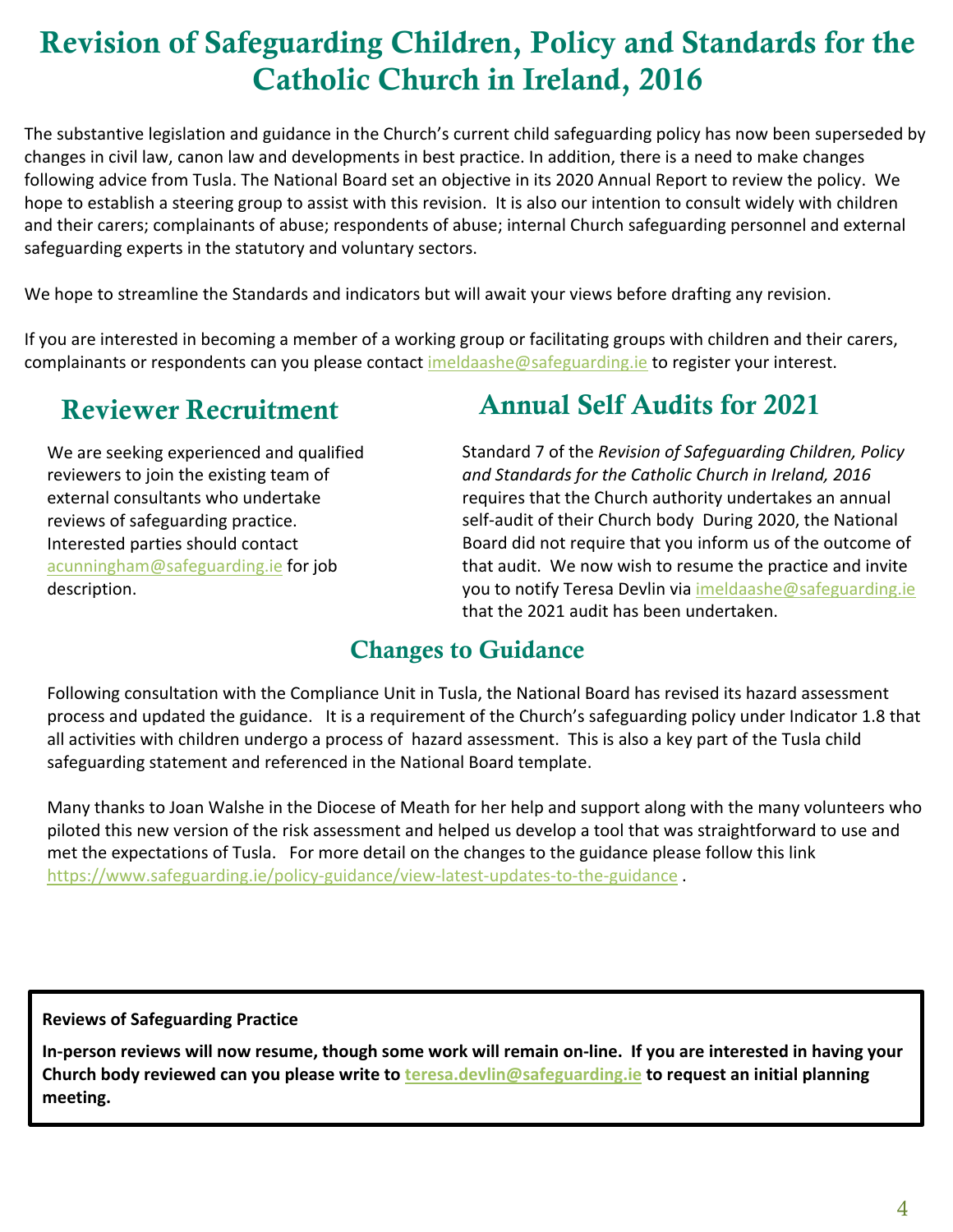# Theology Videos and the National Conference

The final video in the series has now been posted on the National Board's website at https://www.safeguarding.ie/national-conference-2022 . We wish to take this opportunity to thank all those who contributed:

| Month     | Contributor        | Topic                                                                              |
|-----------|--------------------|------------------------------------------------------------------------------------|
| January   | Fr Hans Zollner    | What areas would a comprehensive Theology of Safeguarding need to address;         |
|           |                    | and how can Church safeguarding personnel contribute to its development?           |
| February  | Sr Nuala Kenny     | Healing in a Wounded Church                                                        |
| March     | Dr. Ethna Regan    | How can a theology of safeguarding encompass human rights, including               |
|           |                    | children's rights?                                                                 |
| April     | Fr Paddy Boyle     | How to put theology of safeguarding into practice                                  |
| May       | Una Allen          | How can (an understanding of) Pastoral Theology inform action to heal the          |
|           |                    | spiritual damage caused by clerical child sexual abuse?                            |
| June      | Dr. Jesse Rogers   | Jesus puts a child in their midst and tells the disciples to welcome children as a |
|           |                    | way of welcoming Jesus. How can the Church take that seriously today?              |
| July      | Fr Jim Corkery     | Does there now need to be a re-examination of the theology of salvation, in        |
|           |                    | the light of the experience of survivors of abuse who did not sin, but were        |
|           |                    | sinned against?                                                                    |
| August    | Dr. Marcia Bunge   | Does there now need to be a re-examination of the theology of salvation, in        |
|           |                    | the light of the experience of survivors of abuse who did not sin, but were        |
|           |                    | sinned against?                                                                    |
| September | Justin Humphrey    | How is a robust theology of safeguarding a gift to the Church?                     |
|           | (Thirty-one eight) |                                                                                    |

# Head to Heart-Child Safeguarding in Formation

The Head to Heart programme run in three seminaries (St. Patricks College, Maynooth; Redmptoris Mater, Dundalk; Pontifical Irish College, Rome) has reached an important milestone this month.

The last of the 10 modules (*Safeguarding when Ministering with Children online*) will be facilitated in February 2022, before the cycle of module delivery begins again. The National Board are beginning an evaluation of the programme and will seek feedback from formators, participants and presenters about how we can improve the programme for the future. For more information on this you can contact peter.kieran@safeguarding.ie.

The Head to Heart safeguarding in formation course has now been accepted for accreditation by St. Patrick's College, Maynooth. This means that seminarians who complete all 10 modules are eligible to receive a certificate of achievement from the university. The accreditation process has been developed to enable the growth of the Head to Heart programme to other relevant roles within the Church, and work has already started in developing a version of the programme for the permanent diaconate and those in ongoing formation. If you would like to learn more about the programme please contact niall.moore@safeguarding.ie.

#### Proposed Amendments to the Safeguarding Board for Northern Ireland (Membership, Procedures, Functions and Committee) Regulations (NI) 2012

The Department of Health in Northern Ireland is commencing a public consultation on proposed amendments to the Safeguarding Board for Northern Ireland (Membership, Procedures, Functions and Committee) Regulations (NI) 2012 (the Regulations).

You can find the document at - https://consultations.nidirect.gov.uk/doh-social-services-policy-group/proposedsbni-regulations-amendments/ .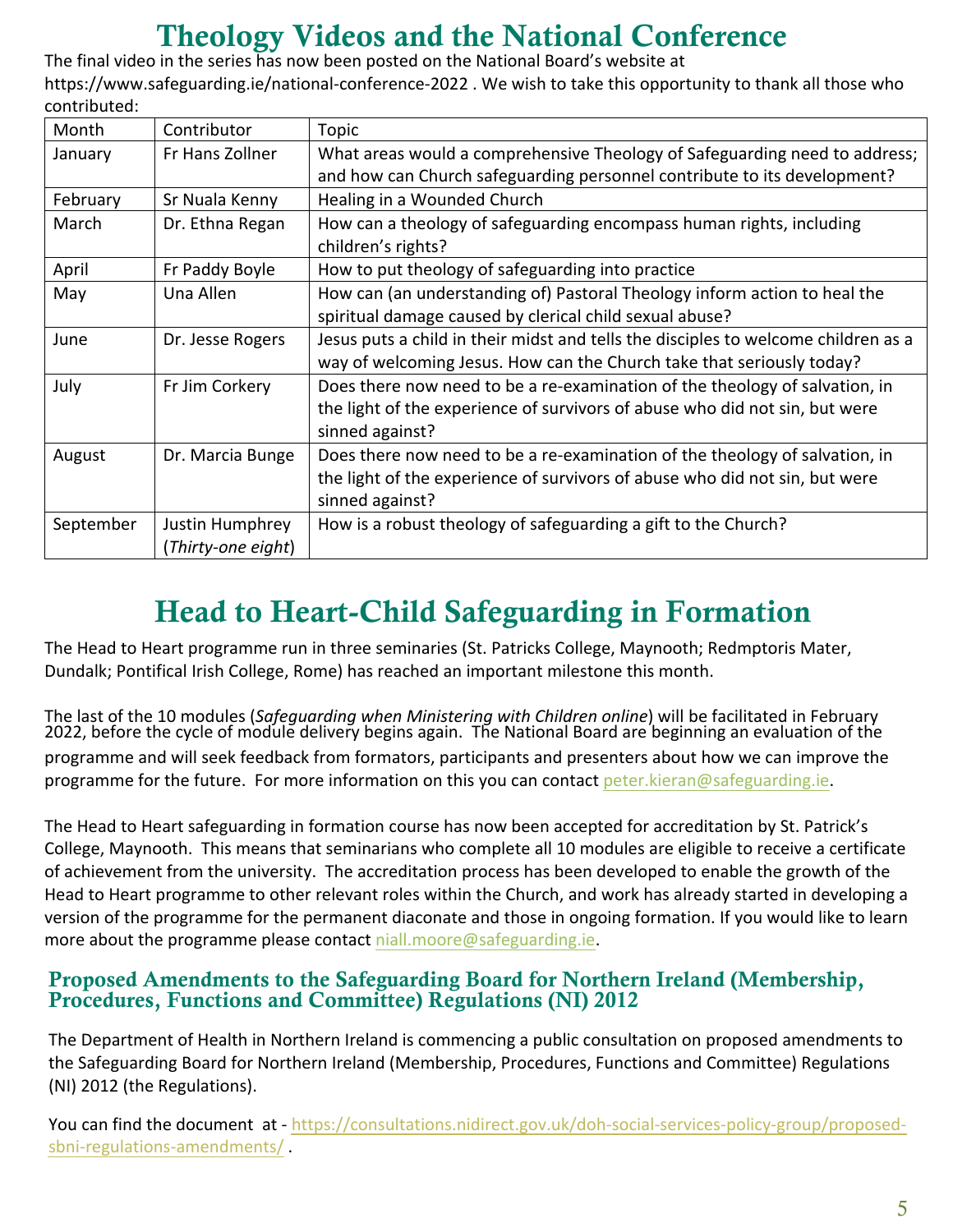# Review of the National Case Management Committee

The monitoring of child safeguarding practice of constituent members within the Catholic Church in Ireland is one of the objectives of the National Board, and it is only right that it also monitors its own practices on a regular basis. This year a third review of the operation of the National Case Management Committee (NCMC) has been conducted by Peter Kieran, the National Board's Director of Safeguarding, and his report will be presented to the next Board meeting, on October 20<sup>th</sup>. Once approved by the Board, the report will be published on the National Board's website.

The Terms of Reference for this Review include the purposes to be served and methodology to be used in the exercise.

#### **The purposes were**:

1. To review the operating Terms of Reference to ensure their continued fitness for purpose; To assess whether the NCMC, as currently constituted and operating, provides a valuable service in offering advice to Church Authorities related to case management; and To make recommendations for change, if appropriate.

#### **The methodology to be used was described as:**

To obtain the views of the Church Authorities and Church bodies that avail of NCMC advice; To obtain the views of the Committee members;

To obtain views of those Church Authorities who have agreed to and have paid to avail of the services of the Committee, but who have not done so; and of those Church Authorities who have decided not to use the services of the NCMC and to obtain case management advice from other sources; and

To conduct a look-back on the operation of the NCMC since the 2017 review, in order to establish who is referring; what types of cases are being presented; whether there are any particular recurring issues; whether any patterns of change can be observed, etc.

There has been a 100% response to the questionnaires sent to the 26 dioceses on the island of Ireland. Three dioceses have not joined the NCMC, and they were sent a shorter questionnaire. Twenty-five Religious Orders have joined the NCMC and were sent the full questionnaire, to which 15 (60%) responded; and a further 29 Religious Orders that had not joined the NCMC were sent the shorter questionnaire, to which 16 (55%) responded. This is a favourable response rate to a postal questionnaire. In total, 23 dioceses have presented cases to the NCMC since January 2012, as have 31 Religious Orders / Congregations / Missionary Societies. The highest number of cases presented by a diocese is 12, and for a Religious Order / Congregation / Missionary Society is 9. A total of 273 cases have been presented for discussion and advice to the NCMC since it was established.

It is clear from the responses received that most users of the NCMC are satisfied with how the committee operates and with the quality of the advice that it provides to Church authorities. Some respondents made suggestions about how to rectify perceived weaknesses and problems, and these will be highlighted in the review report. The interpretation of the application of GDPR has been raised, predominantly by Religious Orders; and their concerns about this have led to a falling off in referrals to the NCMC from these Church bodies, something highlighted in the 2020 Annual Report of the National Board -

**https://www.safeguarding.ie/images/Pdfs/Annual\_Reports/NBSCCCI%20Annual%20Report%202020.pdf**

A full report on the review of NCMC will be submitted to the National Board in October 2021 and then be circulated across the Church and placed on the National Board's website.

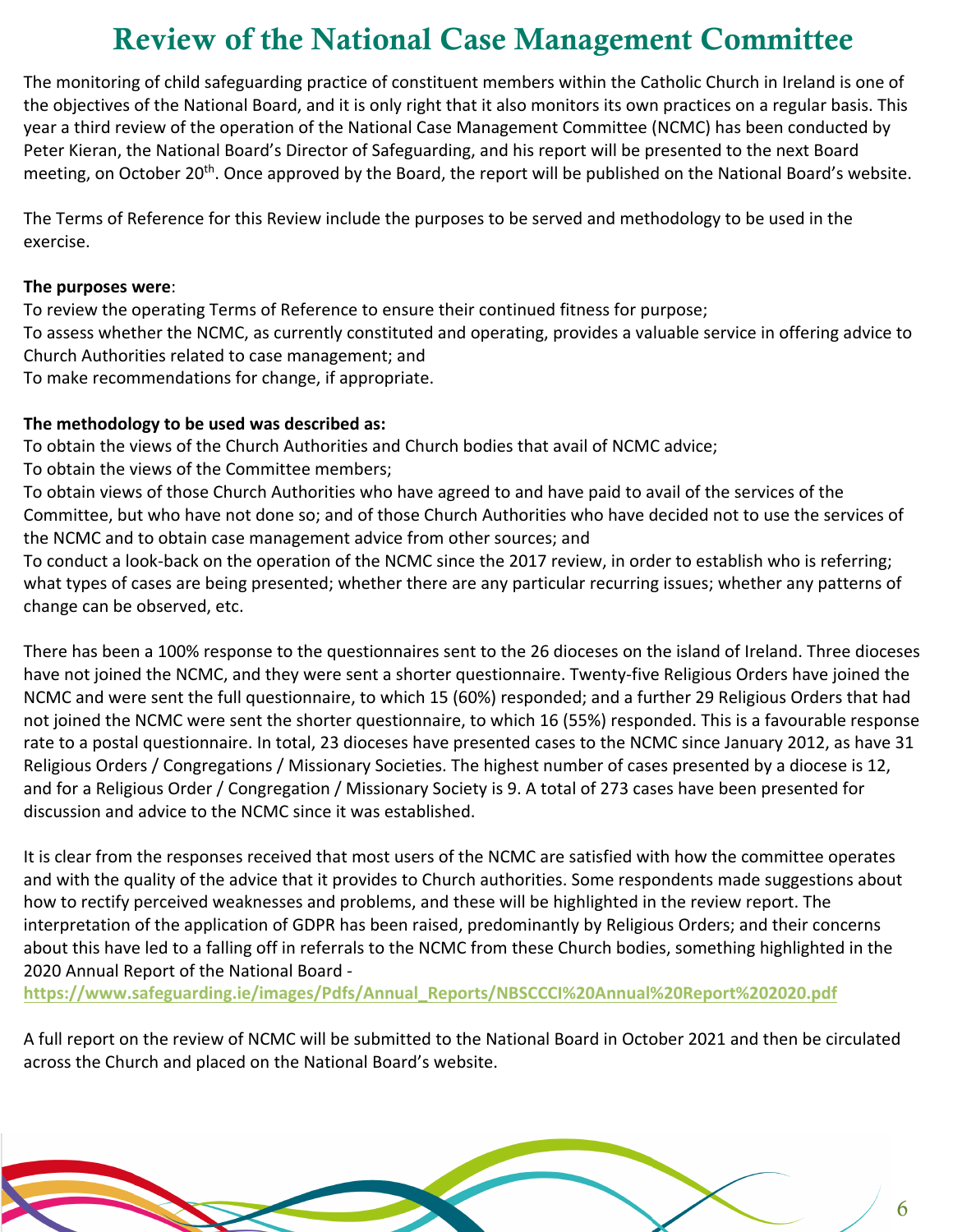### **Resources**

#### **Pornography and Safeguarding**

The Apostolic Letter, Vos Estis Lux Mundi, issued motu proprio by Pope Francis in June 2019, specifically mentions child pornography, which was a welcome development for everyone interested in safeguarding children. An unreflective response to child pornography is that it is a 'victimless crime', based on the incorrect assumption that, as the viewer is themselves not engaged in in-person sexual abuse, then there is no child victim. The reality of course is that every child portrayed in child pornography, whether by photographic or video images, is a non-consenting victim of the persons involved in the making of these images, and is often being actively sexually abused in the images being generated. In addition, every time these images are viewed, these children are abused again. The viewing of pornography can become addictive, and the indications are that regular viewers gravitate towards images that become more and more abusive, and/or in which the people depicted are younger and younger. Algorithms and deliberate behavioural targeting are used by content providers to quickly bring internet users who have previously viewed pornography quickly and efficiently to more graphic and explicit websites.

A US NGO named *Thorn* is an excellent source of research-based information about all aspects of child pornography. This can be accessed at https://www.thorn.org/

Many national Churches have developed their own documents on Integrity in Ministry, as a type of code of ethics and practice for clergy and Religious. Another US organisation named *Integrity Restored*, at

https://integrityrestored.com/overcoming-porn/ describes its purpose as follows: 'Integrity Restored provides education, training, encouragement, and resources to break free from pornography, heal relationships, and to assist parents in preventing and responding to pornography exposure which is so devastating in the lives of our children'. This organisation has developed a series of 80 podcasts - available at

https://podcasts.apple.com/us/podcast/integrity-restored-podcast/id1488667468 - on all aspects of pornography and how to deal with it, including the spiritual harm that it causes, and how for Catholics, including clergy and Religious, prayer and the Sacraments can assist recovery from porn addiction.

Children as victims is only part of the problem of internet pornography. Two other issues of concern are children accessing adult pornography, and children generating sexual images of themselves and sending these to others via sexting. These are topics that will be addressed in future Newsletters.

#### **Safe use of Social Media – News**

It has recently come to light that Facebook, which also operates Instagram have known from their own research that a percentage of adolescent girls who use Instagram have suffered emotional and psychological harm from viewing certain shared photographic content. This story was broken by The Wall Street Journal in September 2021, described by the New York Times in an article on October  $1^{st}$ :

'Facebook has been in an uproar over the past few weeks, which the meetings were held to quell. The tumult began after The Wall Street Journal published a series of articles last month that showed Facebook knew about the harms of its services, including teenage girls saying that Instagram made them feel worse about themselves. The articles were based on a trove of Facebook documents, which were leaked by an unidentified whistle-blower'.

This whistle-blower has now identified herself as Frances Haugen, a former Product Manager with Facebook, and in a detailed television interview – which can be viewed on YouTube at https://www.youtube.com/watch?v= Lx5VmAdZSI - she has outlined how algorithms are used to make teenage girls use the app more, which sets up a self-perpetuating cycle of hating their own bodies more and more.

7